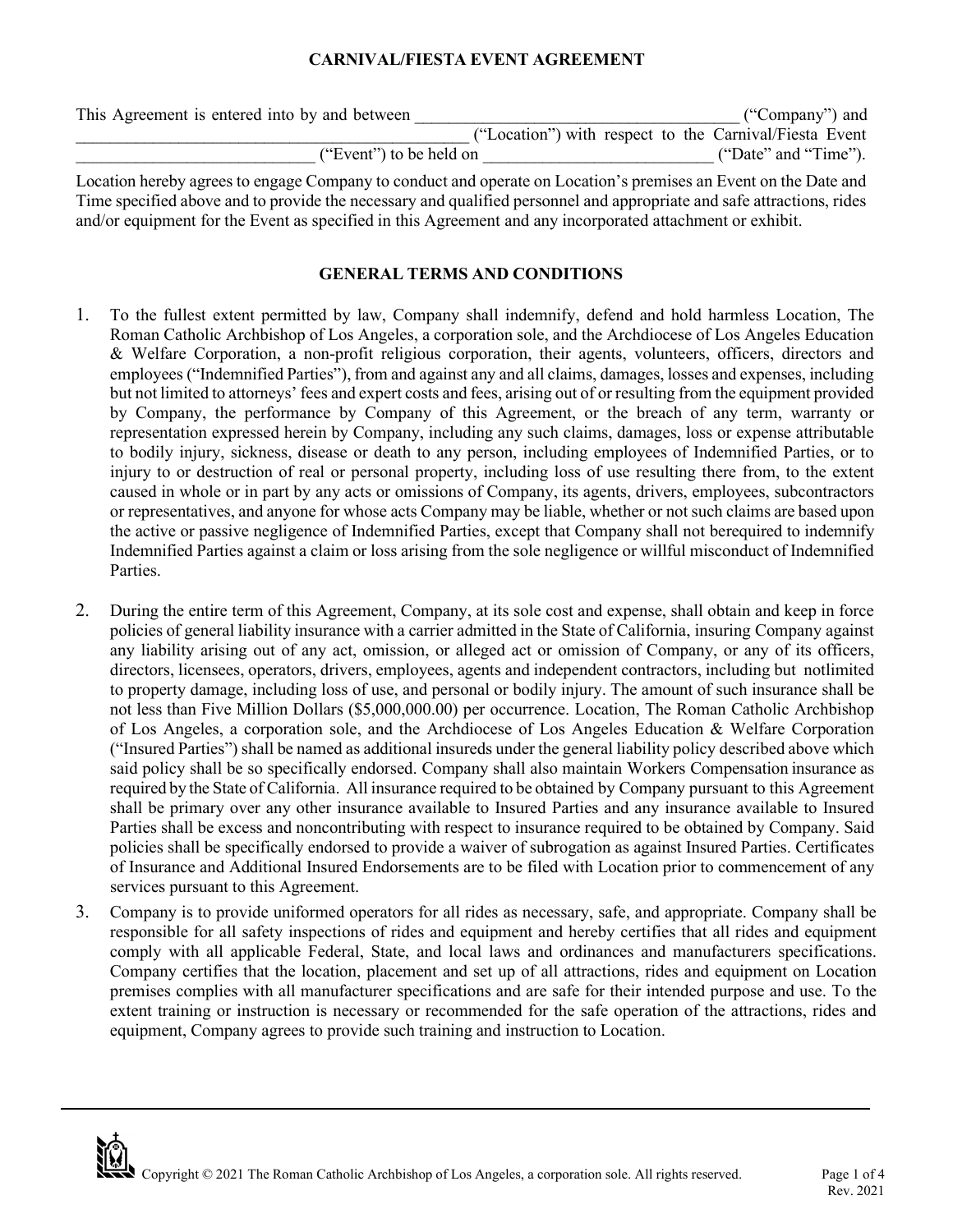- 4. Nothing in this Agreement shall be construed to create an agency, partnership, employment, or joint venture relationship between the Parties. All employees, agents, contractors, subcontractors, and operators of Company shall at all times remain employees and agents of Company, subject to the exclusive control, supervision and direction of Company and shall not be considered agents or employees of Location.
- 5. Company shall maintain the cleanliness and good repair of Location premises occupied by its attractions, rides and equipment and will reimburse Location for any expenses incurred in cleaning and/or repair of any damages to the premises caused by Company.
- 6. Company shall have sole responsibility for ensuring its compliance with all laws, regulations, judicial or administrative orders and ordinances governing its conduct and the conduct of its employees, agents, operators, drivers, and representatives, including but not limited to laws and orders governing Company with respect to COVID-19 or any other pandemic, the licensing and permitting of its activities, contact withminors, background checks, fingerprinting, or otherwise allowing any conduct or activity on the premises of Location or in the presence of minors. Company shall not permit any individual convicted of a sexual, violent or property crime to work on Location premises. All employees shall be well groomed and shall conduct themselves with respect for the values and standards of Location. In addition to any indemnity provided by section (1) of this Agreement, Company shall indemnify and hold harmless Location against any claims, loss, cost, expense (including attorney's fees and expenses), damage or action arising from any failure to comply with these obligations.
- 7. Jurisdiction and venue of any and all disputes arising out of this Agreement shall be in in the State of California, in the County in which Location is located. This Agreement shall be governed by the laws of theState of California.
- 8. The terms and conditions of any attachment or exhibit are incorporated into this Agreement in full, but in the event of any inconsistency between the terms and conditions of this Agreement and any attachment or exhibit, the terms and conditions of this Agreement shall control.
- 9. This Agreement can be terminated with no further obligations on the part of either of the Parties, except for payments for Services rendered and accepted prior to the date of termination, if an unforeseeable event occurs that makes it impracticable, illegal, or impossible to perform. "Unforeseeable event" includes, but isnot limited to, acts of God, government orders curtailing or shutting down normal business activities, sudden failure of equipment, natural catastrophes such as floods, earthquakes, fires, serious storms, and similar events that by the exercise of due diligence cannot be avoided by the affected Party or Parties. If such an unforeseeable event occurs, the affected Party shall give written notice to the other Party as soon as reasonably practical after the unforeseeable event which states the reason(s) for the termination.
- 10. This Agreement is the entire agreement between the Parties with respect to the products and services provided hereunder and supersedes all prior agreements, proposals, or understandings, whether written or oral. This Agreement may not be amended except by a subsequent written agreement signed by the authorized representatives of both Parties.

| Date:     |                |
|-----------|----------------|
| Location: | Company:       |
| By:       | $\mathbf{R}$ v |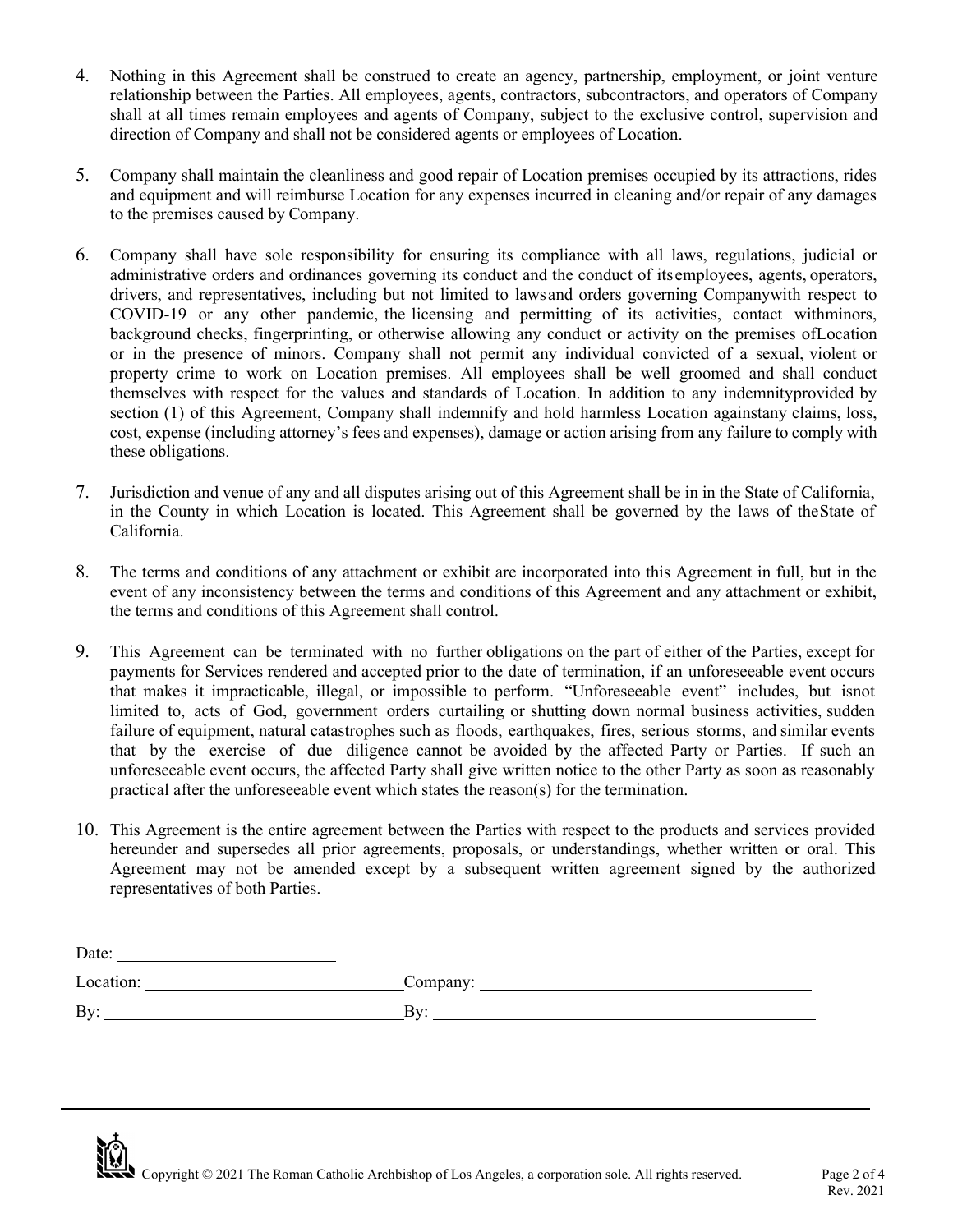## **CARNIVAL/FIESTA EVENT ATTACHMENT A**

### **1. HOURS:**

Company and Location agree to the following hours of set-up, operation, and teardown/removal: *Set-up:*

*Operating Dates/Hours: Teardown/Removal:*

## **2. LOCATION(S) OF ATTRACTIONS, RIDES AND EQUIPMENT:**

Company shall set up attractions, rides, and booths at the following specific locations:

The location must be ready for occupancy\_\_\_\_\_\_\_\_\_\_\_\_\_\_\_\_\_\_\_\_\_\_days/hours prior to opening.

## **3. REVENUES:**

Financial provisions are as follows:

Audit: Both parties agree that all financial activity is open to audit.

#### **4. EQUIPMENT/SERVICES:**

Company agrees to furnish the following clean, operational, quality attractions, rides and equipment with current State of California certifications and services:

## **5. TICKETS:**

Tickets will be provided by Company and sold by \_

Presale Dates, Items and Cost:

Onsite Sales Items and Cost:

 $\Box$  Location  $\Box$  Company will supply ticket sellers.

Settlement of all ticket sales shall be paid at the conclusion of the Event.

# **6. PROMOTIONS, MARKETING AND ADVERTISING:**